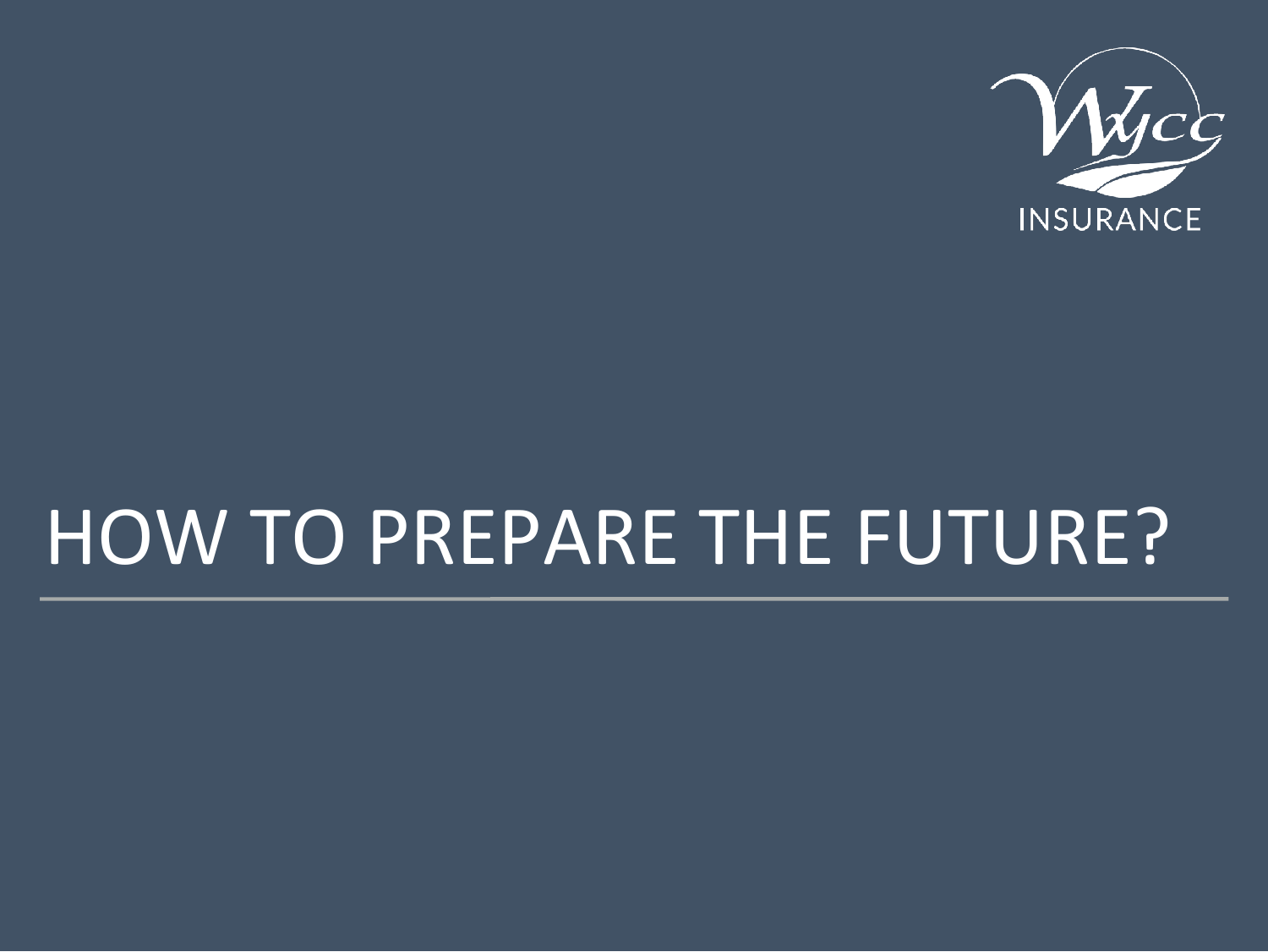# 1. INDIVIDUAL PENSION INTRODUCTION

### 2. GROUP PENSION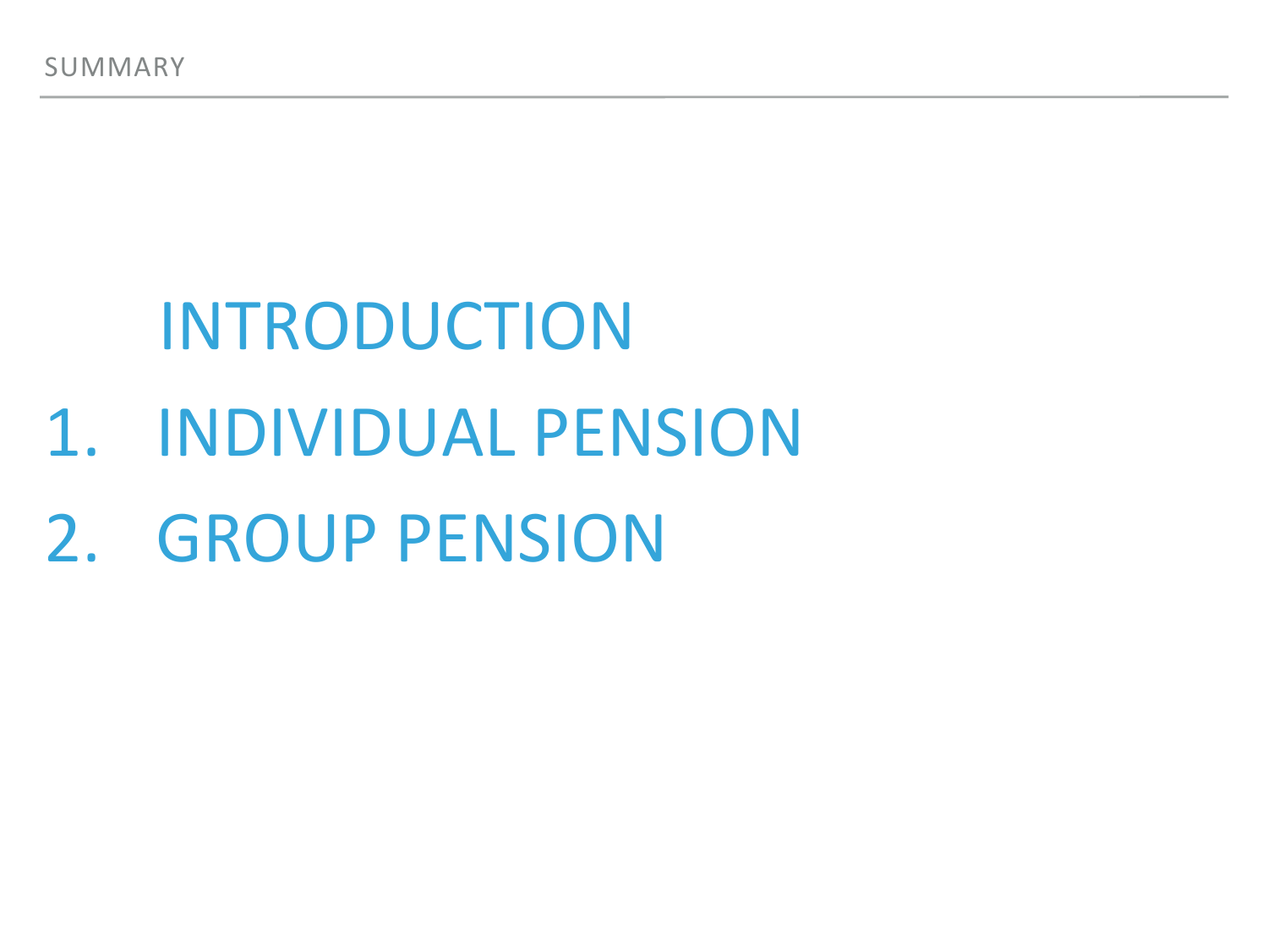#### INTRODUCTION

WHY: KEEP YOUR LIFESTYLE

HOW: it should be owner's principal residence

Real estate investment

Life/Retirement / pension product

WHEN: SNOWBALL EFFECT=> AGE / DURATION

#### LIFE INVESTMENT

Example:

- o 10,000 lump sum
- o 2% interest
- o After 2 years: 10404 after 20 years 14,860

#### REGULAR INVESTMENT

Example:

- o 1,000 regular contribution
- o 2% compound interest
- o After 10 years: 132,820 (120,000 capital + 32,820 interest)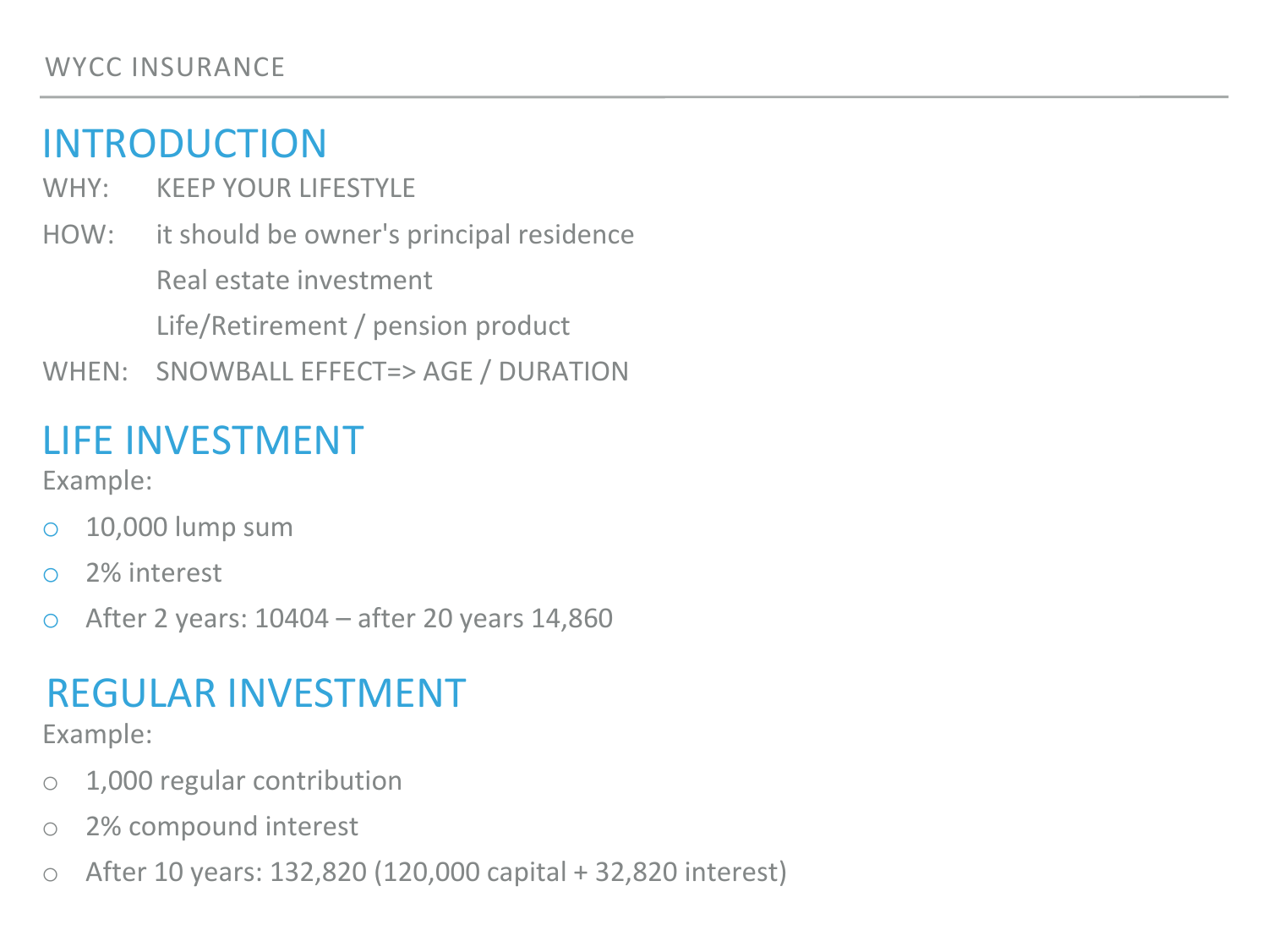

## INDIVIDUAL PLAN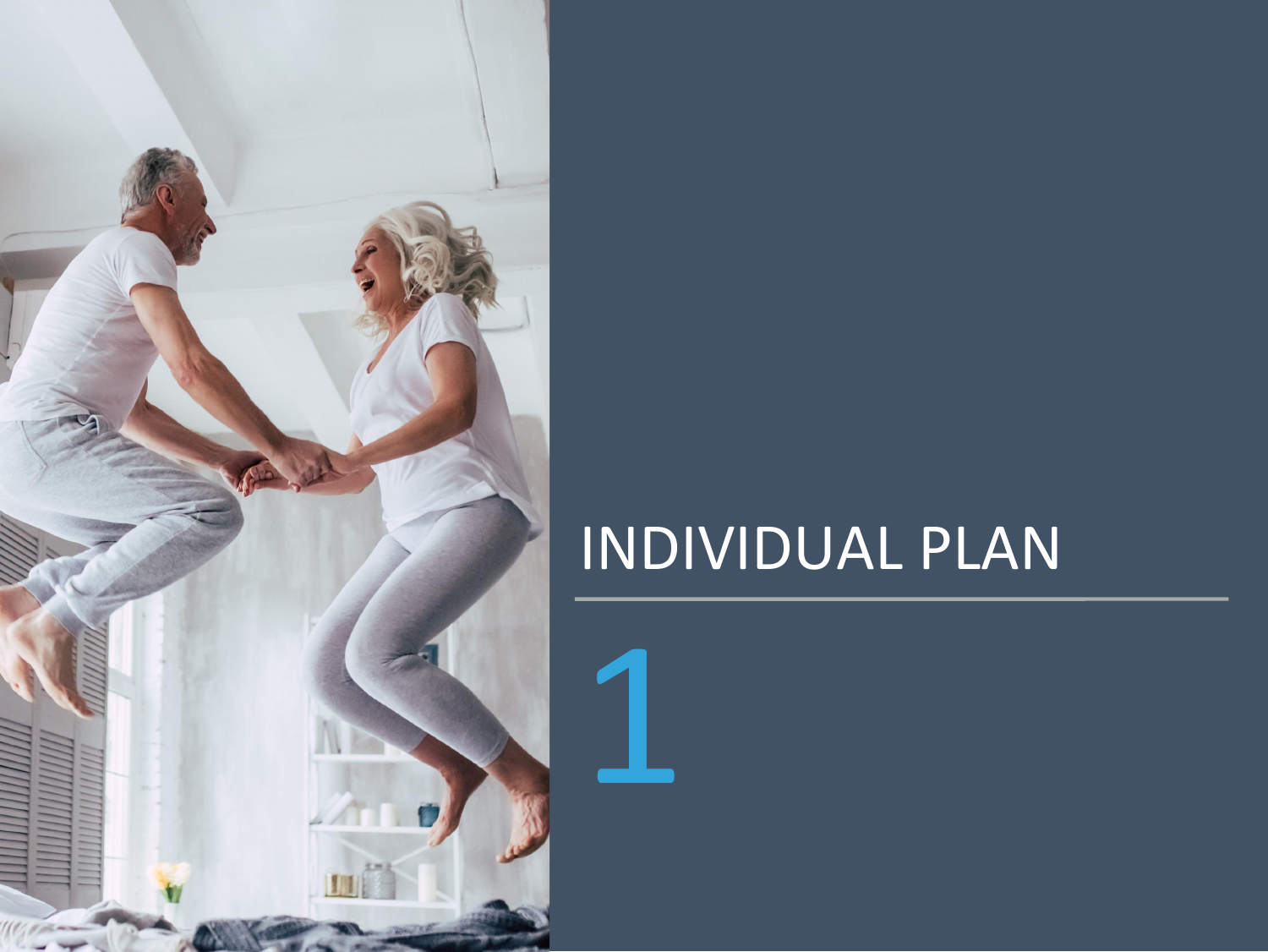#### INDIVIDUAL SAVING

PLAN AMOUNT OF CONTRIBUTIONS

- ▶ POSSIBLE SUSPENSION OF CONTRIBUTIONS
- ▸ WITHDRAWALS BEFORE RETIREMENT AGE
- ▶ OFFSHORE PLAN / LOCAL PLAN

#### INDIVIDUAL PENSION PLAN

- ▸ FLAT AMOUNT OF CONTRIBUTIONS
- ▸ NO SUSPENSION / PENALTIES
- ▸ WITHDRAWALS AT THE RETIREMENT AGE
- ▸ LOCAL LEGISLATION / TAX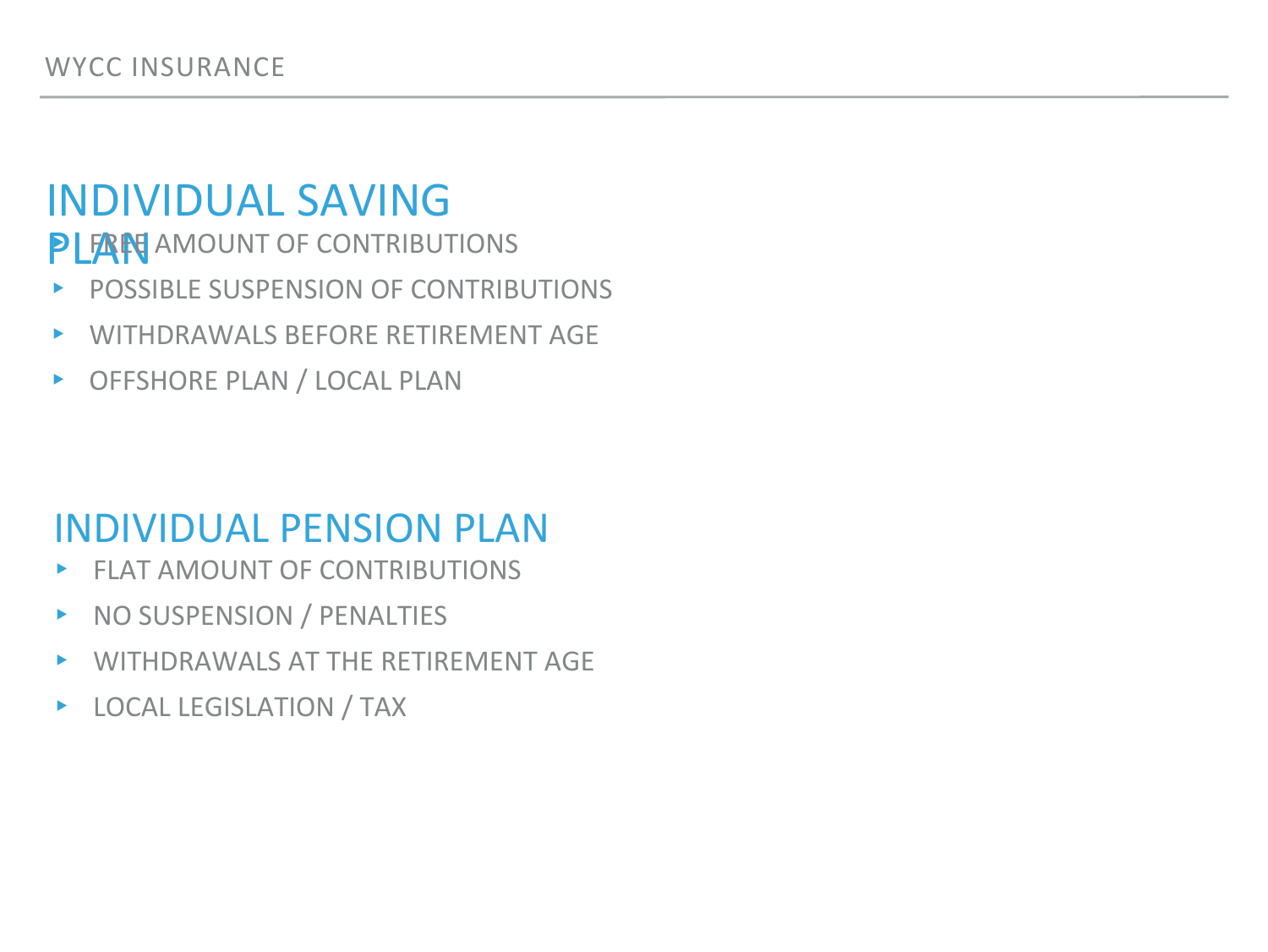

### GROUP PLAN

2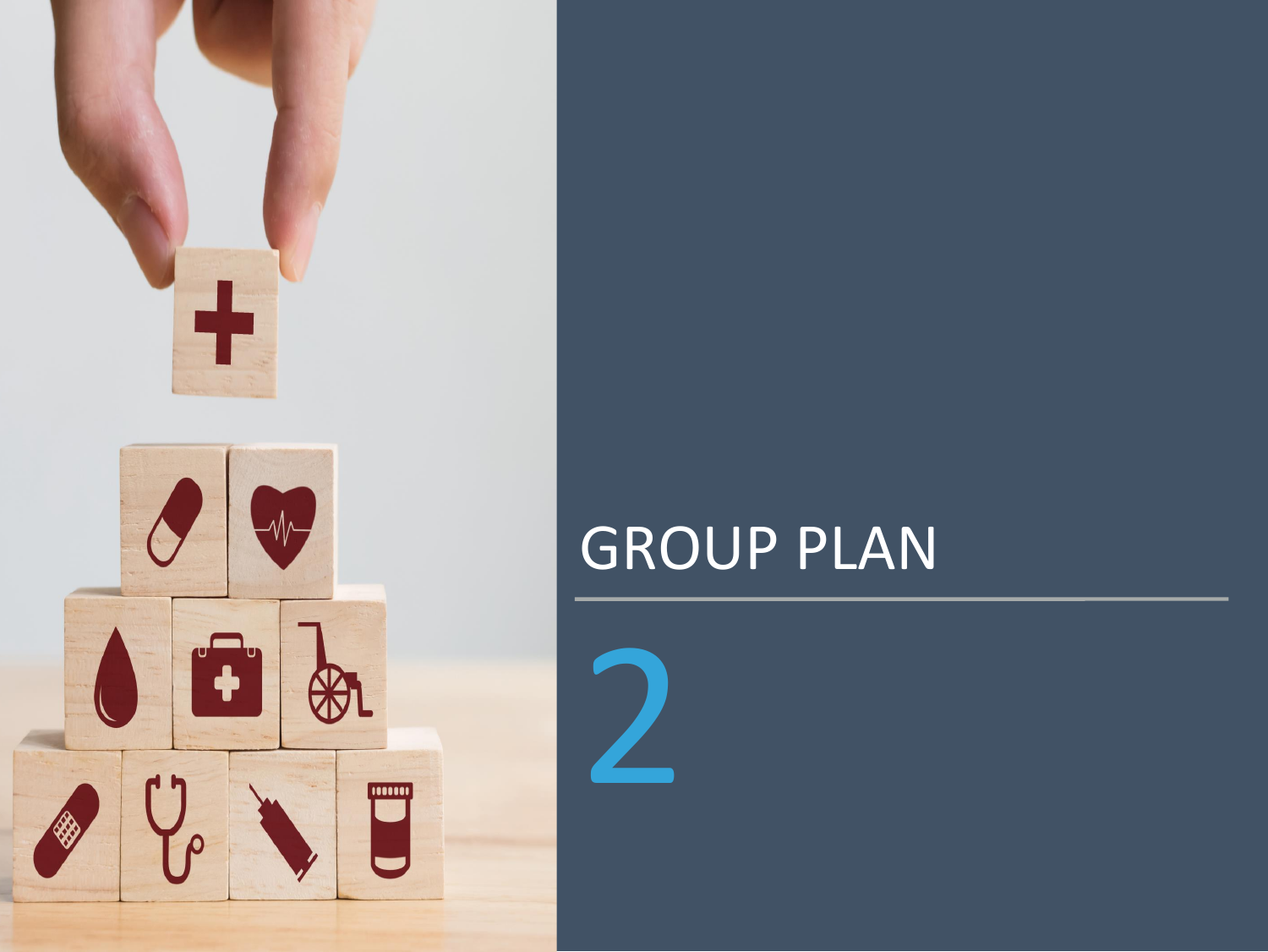### CLASSIC GROUP PLANOYER SUBSCRIPTION

- ▸ FLAT EMPLOYER/EMPLOYEE CONTRIBUTIONS
- ▸ WITHDRAWALS AT THE RETIREMENT AGE
- ▸ VESTING APPLICABLE OR NOT
- ▸ ONE PLAN PER EMPLOYER
- ▸ INVESTMENT PROFILE INITIALLY SELECTED

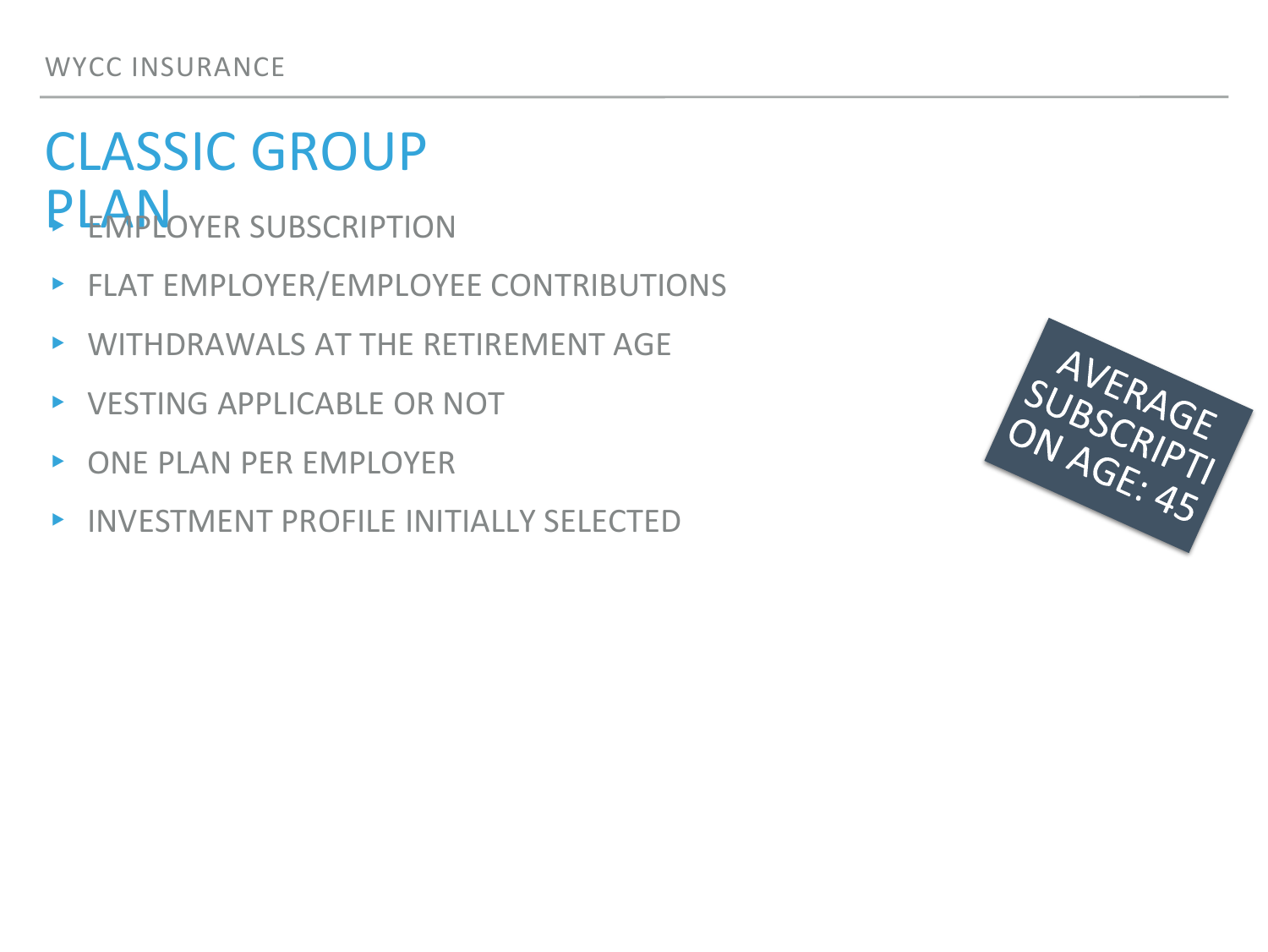

## YACHTING PLAN

3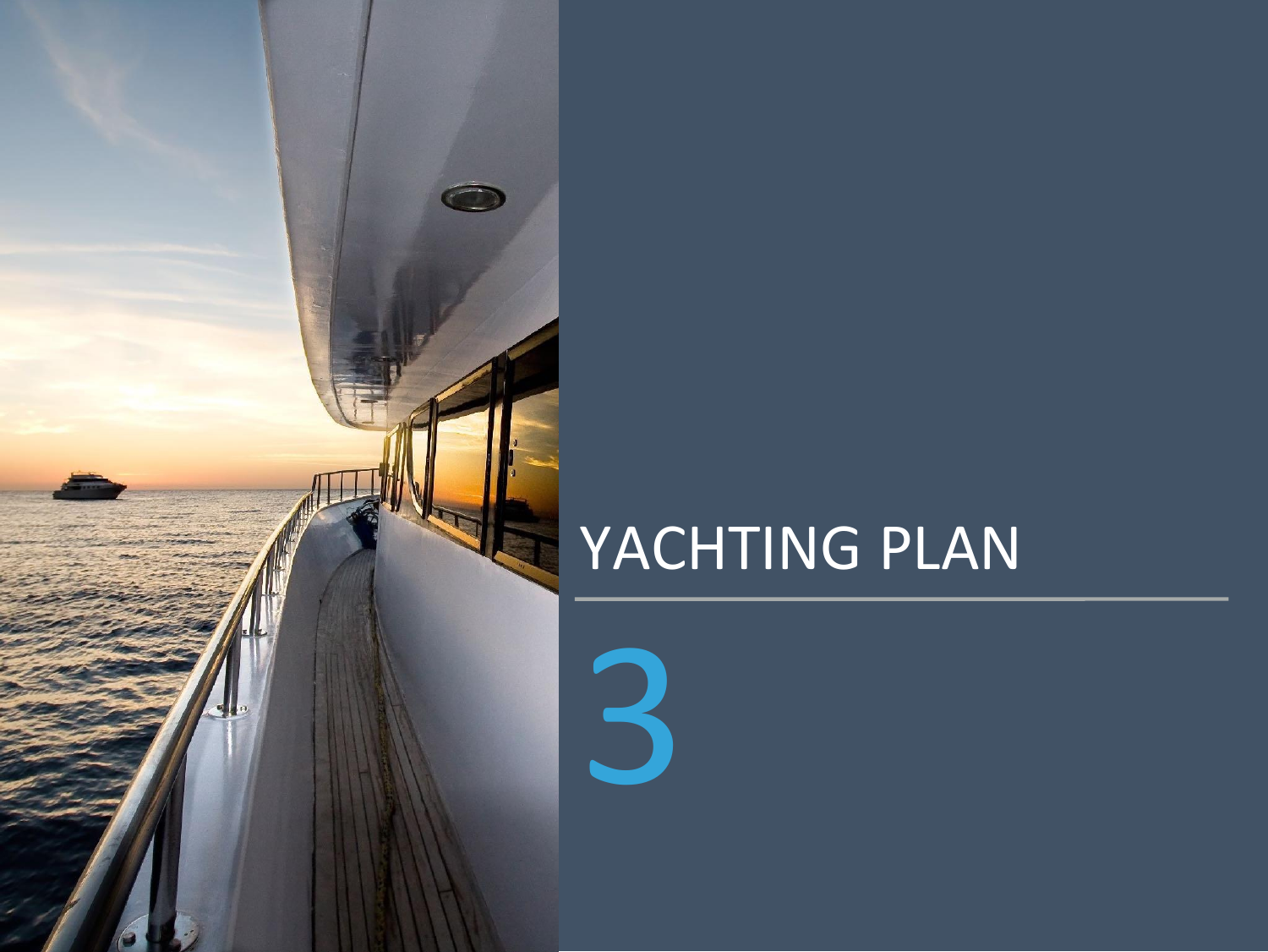### SPECIFIC PLAN FOR YACHTIES

- ▸ EMPLOYER SUBSCRIPTION
- ▶ FREE AMOUNT OF CONTRIBUTIONS / MODIFICATION
- ▸ FREE SPLIT BETWEEN EMPLOYER/EMPLOYEE CONTRIBUTIONS
- ▸ VOLUNTARY CONTRIBUTIONS AVAILABLE (CASE BY CASE)
- ▸ WITHDRAWALS AT THE RETIREMENT AGE OR BEFORE IF NECESSARY (55 ENIM)
- ▸ TAX TREATMENT DEPENDING ON THE COUNTRY OF RESIDENCE AT THE DATE OF WITHDRAWAL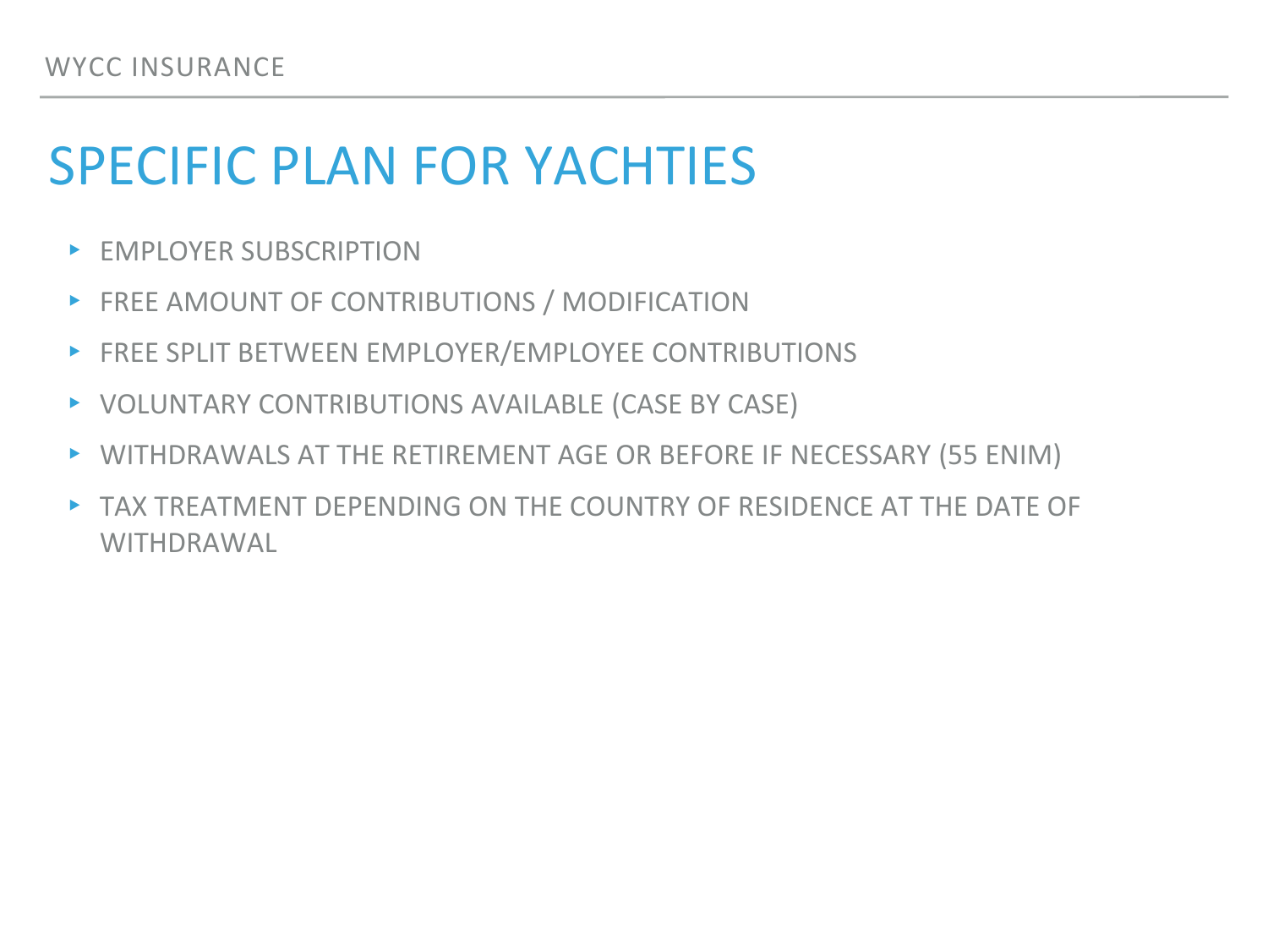### SPECIFIC PLAN FOR YACHTIES

- ✓ EMPLOYEE CAN KEEP HIS PLAN WHATEVER THE EMPLOYER
- ✓ EMPLOYEE CAN MANAGE DIRECTLY HIS INVESTMENT PROFILE (CONSERVATIVE, BALANCED, DYNAMIC) FREE (4/YEAR)
- ✓ COMPLIANT WITH LEGISLATIONS (FRENCH OR OTHER)
	- **EMPLOYEE WILL LEAVE THE INDUSTRY (TEMP CREW)**
	- **FINANCIAL DISTRESS**
	- **E** FAMILY PROBLEM
- ✓ ATTRACTIVE FEES
- ✓ DUE DILIGENCE SIMPLIFIED (WITH PAYROLL)
- → THIS TYPE OF PENSION PLAN OFFERED BY AN EMPLOYER OR A PAYROLL BECOME A TOOL OF CREW RETENTION